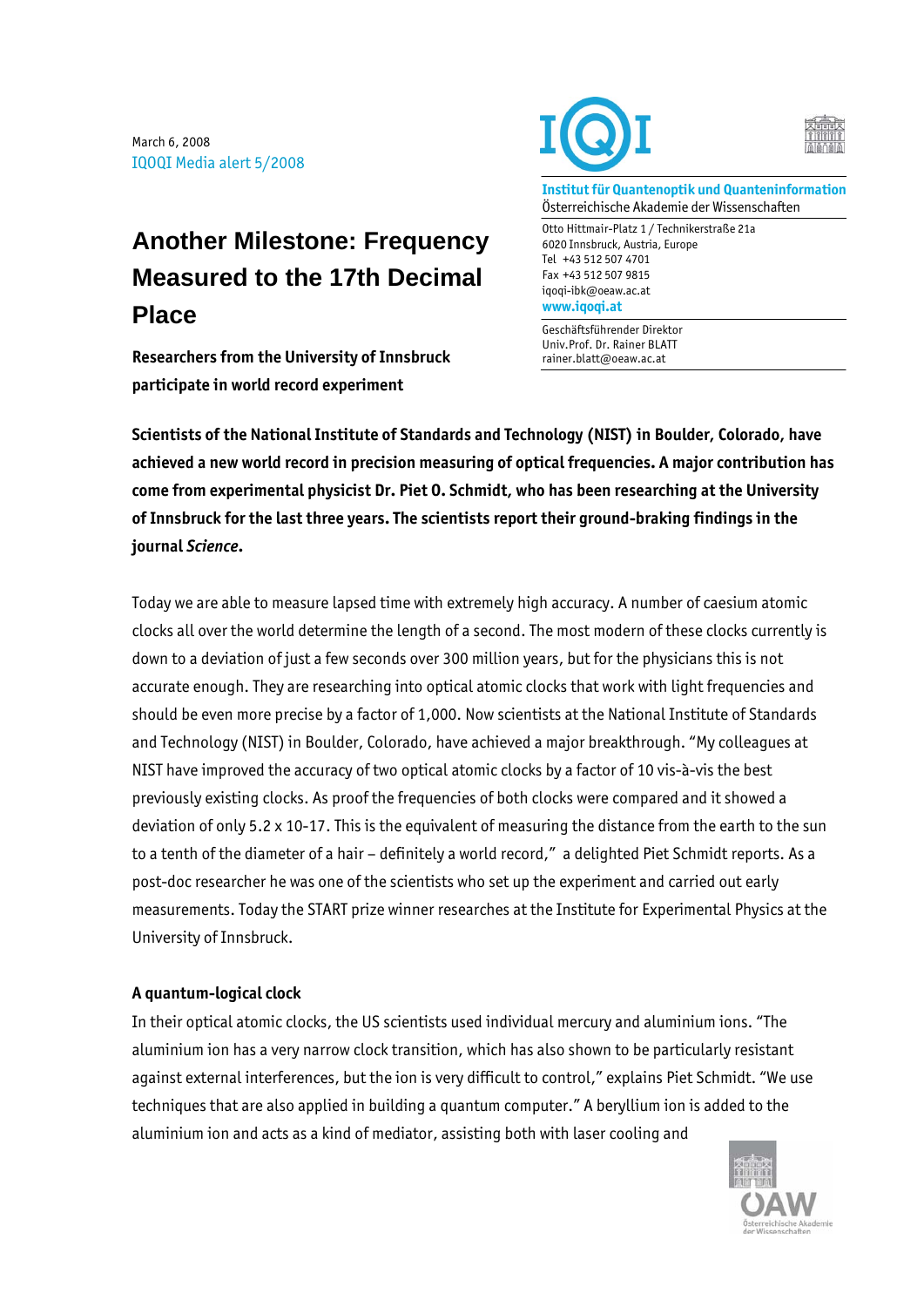with measuring. This so-called quantum logic spectroscopy was first realized three years ago by Piet Schmidt and his colleagues at NIST. The mercury ion however can be cooled and read off directly with lasers and here the usual quantum leap spectroscopy is used. Since the ions do not provide continuous signals for the measurement, they are coupled with highly stable lasers that act like a flywheel, maintaining the light frequency and are calibrated repeatedly by regular measurements at the ions. The scientist can then compare the frequencies of both atomic clocks using an optical frequency comb, but these measurements are extremely sensitive. Gravitation effects for instance have to be taken into account. The distance of either atomic clock from the centre of the earth must not differ by more than 10 cm. This sensitivity opens up new perspectives for the researchers and means that atomic clocks could also be used to study the gravitational field of the earth.

## **Are natural constants truly constant?**

"Of particular interest for us are longer-term measurements," Schmidt explains. "They allow us to test if fundamental natural constants change over time, which would of course be spectacular, because current theory does not allow for that." The findings of the researchers in Boulder are reassuring: the finestructure constant  $\alpha$  did not change significantly over the period of a whole year. This is the point of departure for Piet Schmidt's new experiments in Innsbruck. He wants to study changes in natural constants further and generate measurement data that would help astrophysicists to improve their data analysis. There are astrophysical observations that suggest that the fine-structure constant  $\alpha$  has changed as the cosmos developed. New infrastructure projects might facilitate his plans, Piet Schmidt hopes. "When they build the new House of Physics in Innsbruck, we can create similar conditions here to those they have in Boulder."

## **START prize winner**

Piet Schmidt was born in Schwäbisch Hall, Germany, in 1970. He studied physics at the University of Constance and spent a year at the Portland State University in the USA. He started his doctoral degree in Constance, then went on to the University of Stuttgart, where he graduated in 2003. For two years he held a post-doc position in the working group of David Wineland and Jim Bergquist at the National Institute of Standards and Technology (NIST) in Boulder, Colorado. Since 2005 he has been working as a staff scientist in the working group of professor Rainer Blatt at the University of Innsbruck. In June 2006 he was awarded the START prize, the highest Austrian accolade for young scientists.

You can find pictures on: http://www.iqoqi.at/media/download/

On the NIST homepage you can find an animation about the experiment: http://www.nist.gov/public\_affairs/releases/logic\_clock/logic\_clock.html